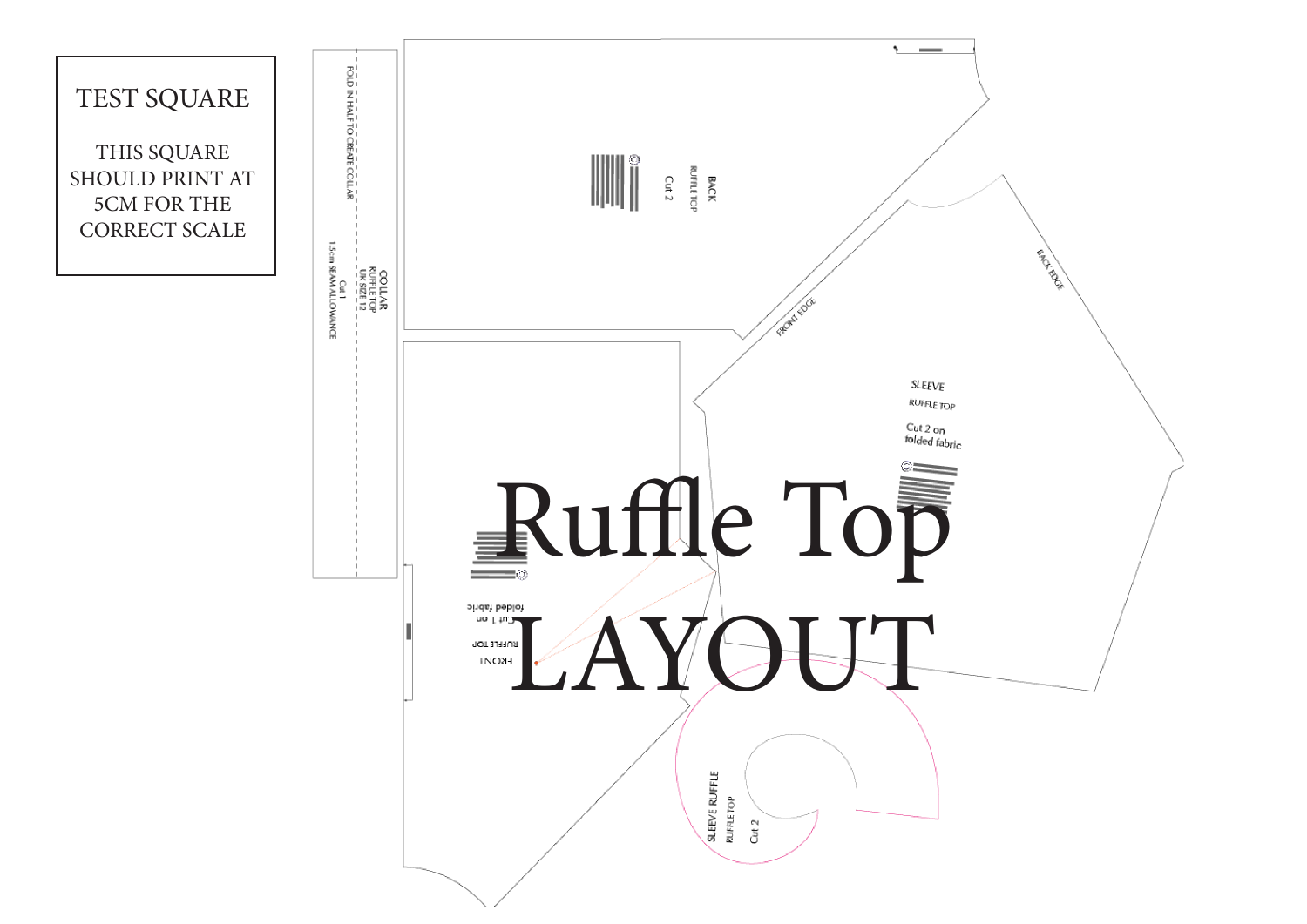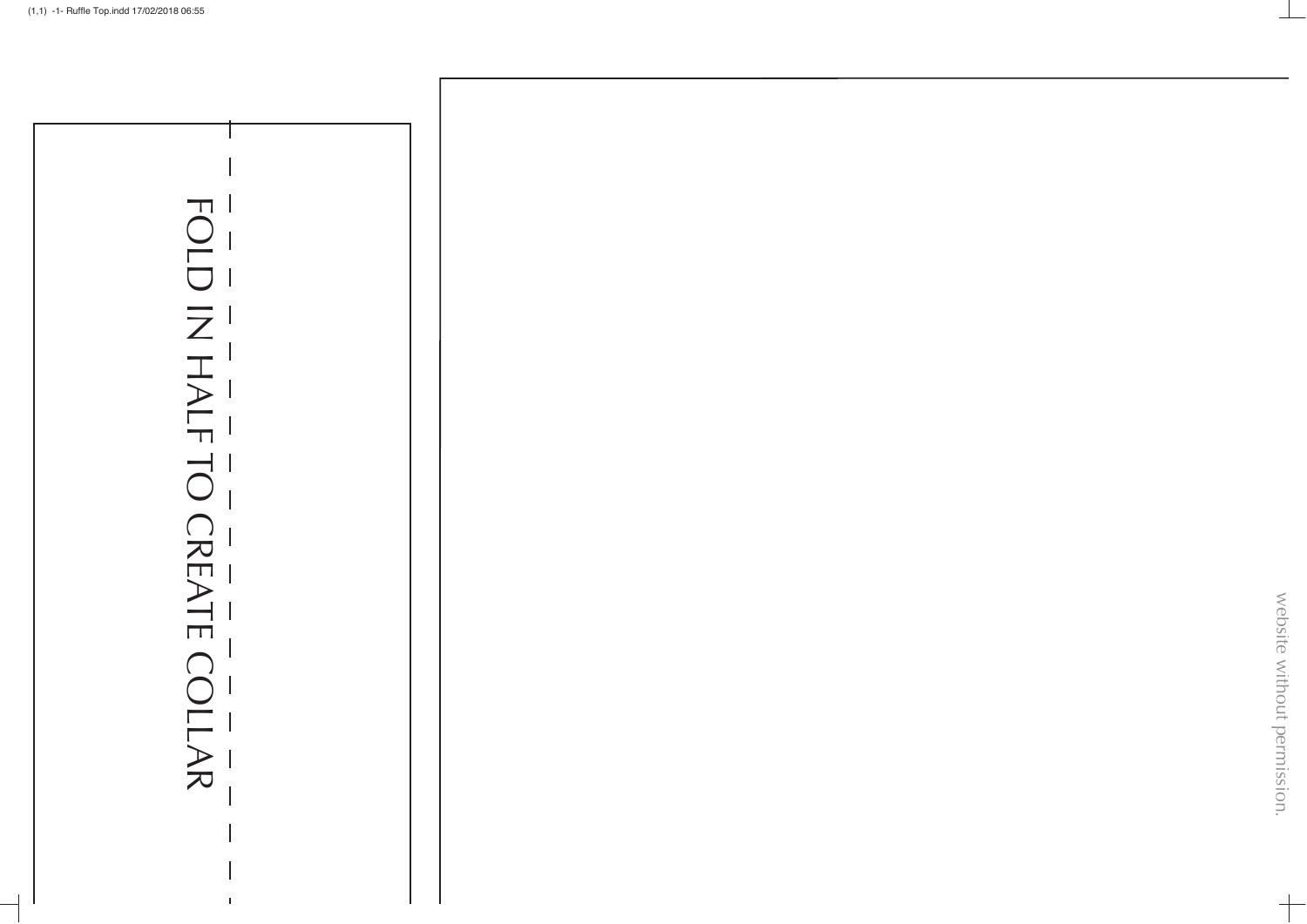website www.sewdifferent. linked and accredited to the are free it must ALWAYS be While this pattern and tutorial pasted into an independent co.uk and never be copy and website www.sewdifferent. linked and accredited to the are free it must ALWAYS be While this pattern and tutorial biih



# Cut 2

## BACK<br>RUFFLE TOP RUFFLE TOP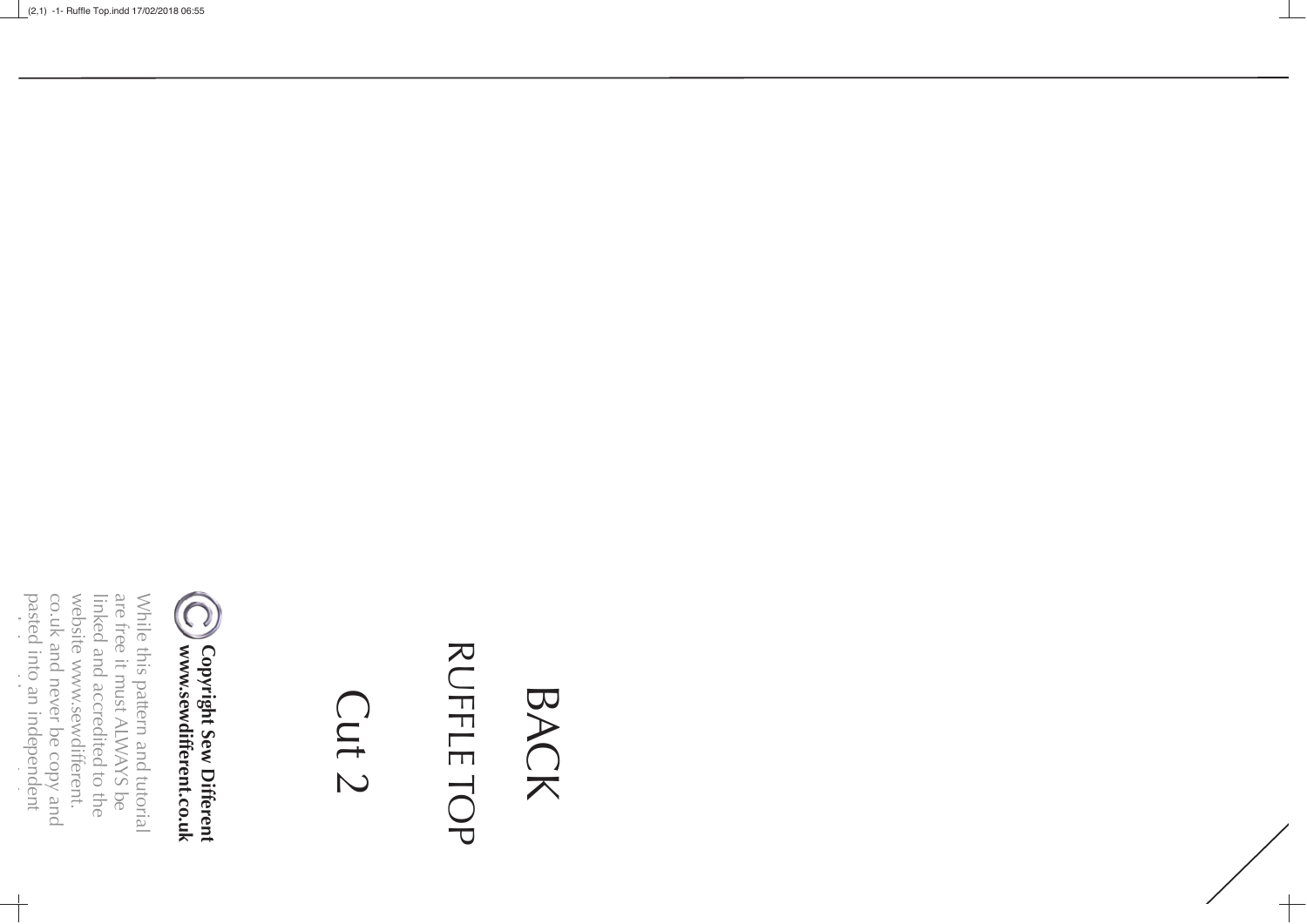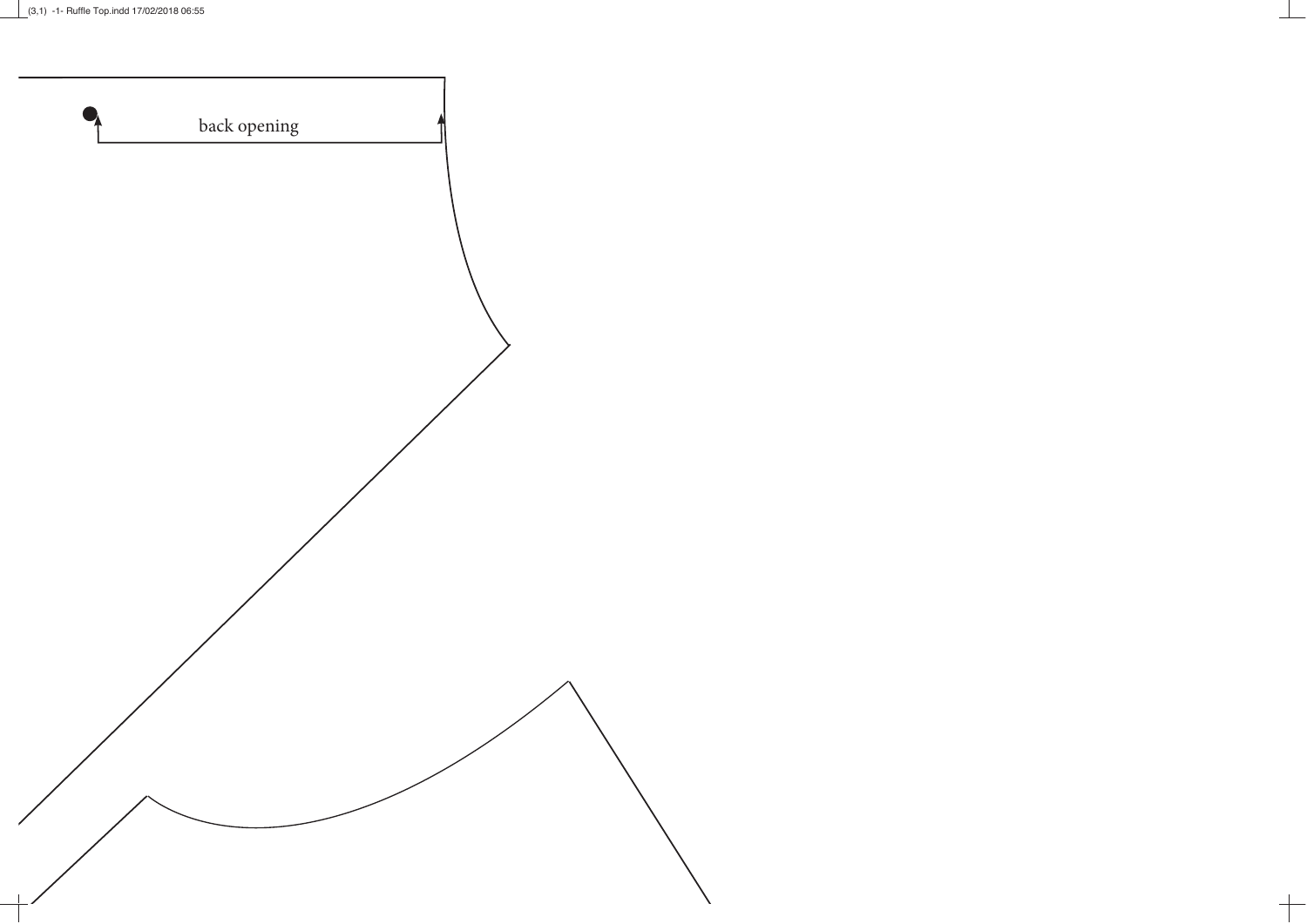$(4,1)$  -1- Ruffle Top.indd 17/02/2018 06:55

 $\overline{\phantom{a}}$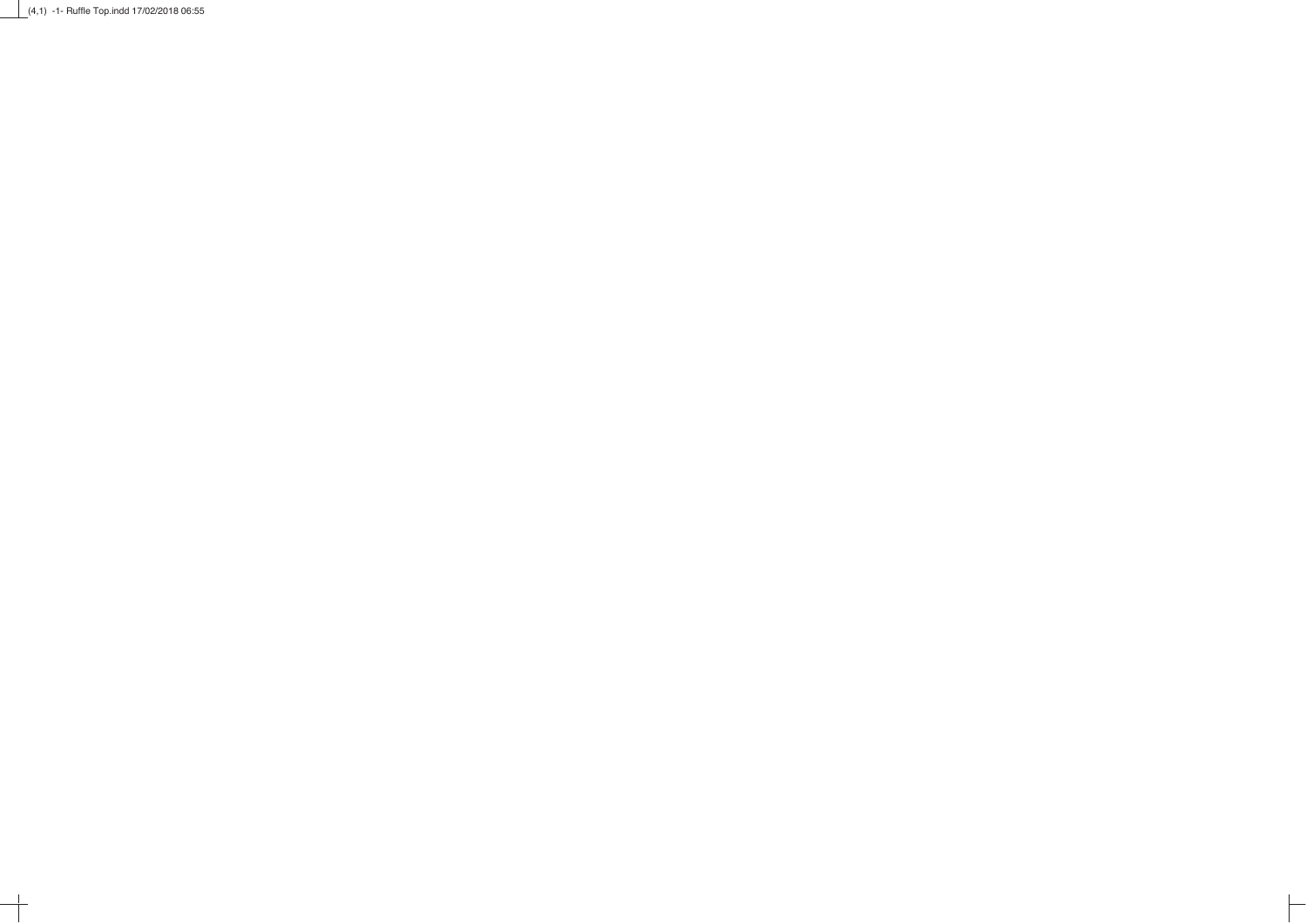| (1,2) -1- Ruffle Top.indd 17/02/2018 06:55 |                                                        |
|--------------------------------------------|--------------------------------------------------------|
| 1.5cm SEAM ALLOWANC<br>╓                   | $\geq$<br>$\frac{1}{\Box}$<br>$\overline{S}$<br>$\sum$ |

⊣

 $\overline{\phantom{0}}$ 

 $\frac{1}{1}$ 

 $\pm$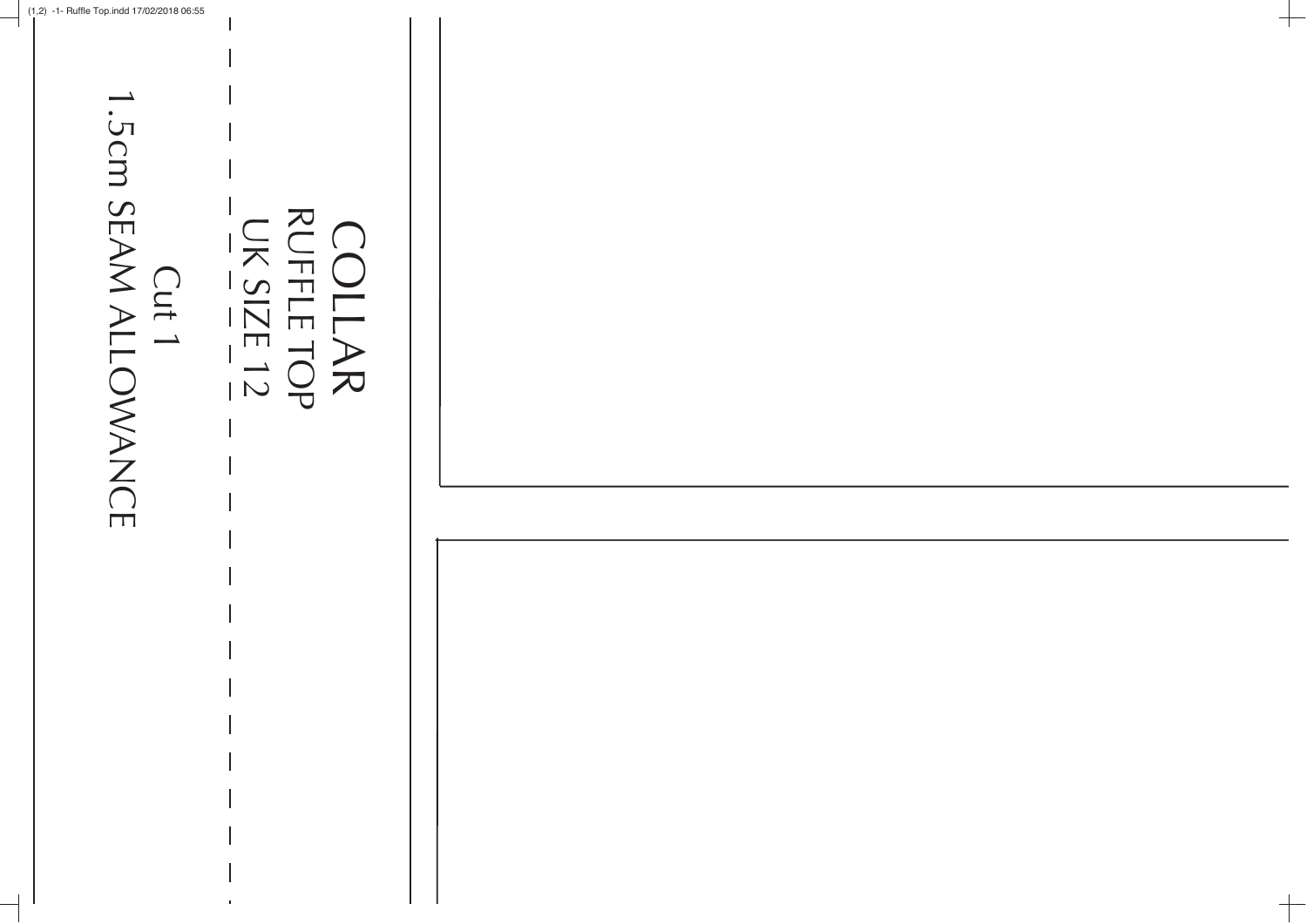$(2,2)$  -1- Ruffle Top.indd 17/02/2018 06:55

 $\overline{\phantom{0}}$ 

**FRONT EDGE** 

┱

 $+$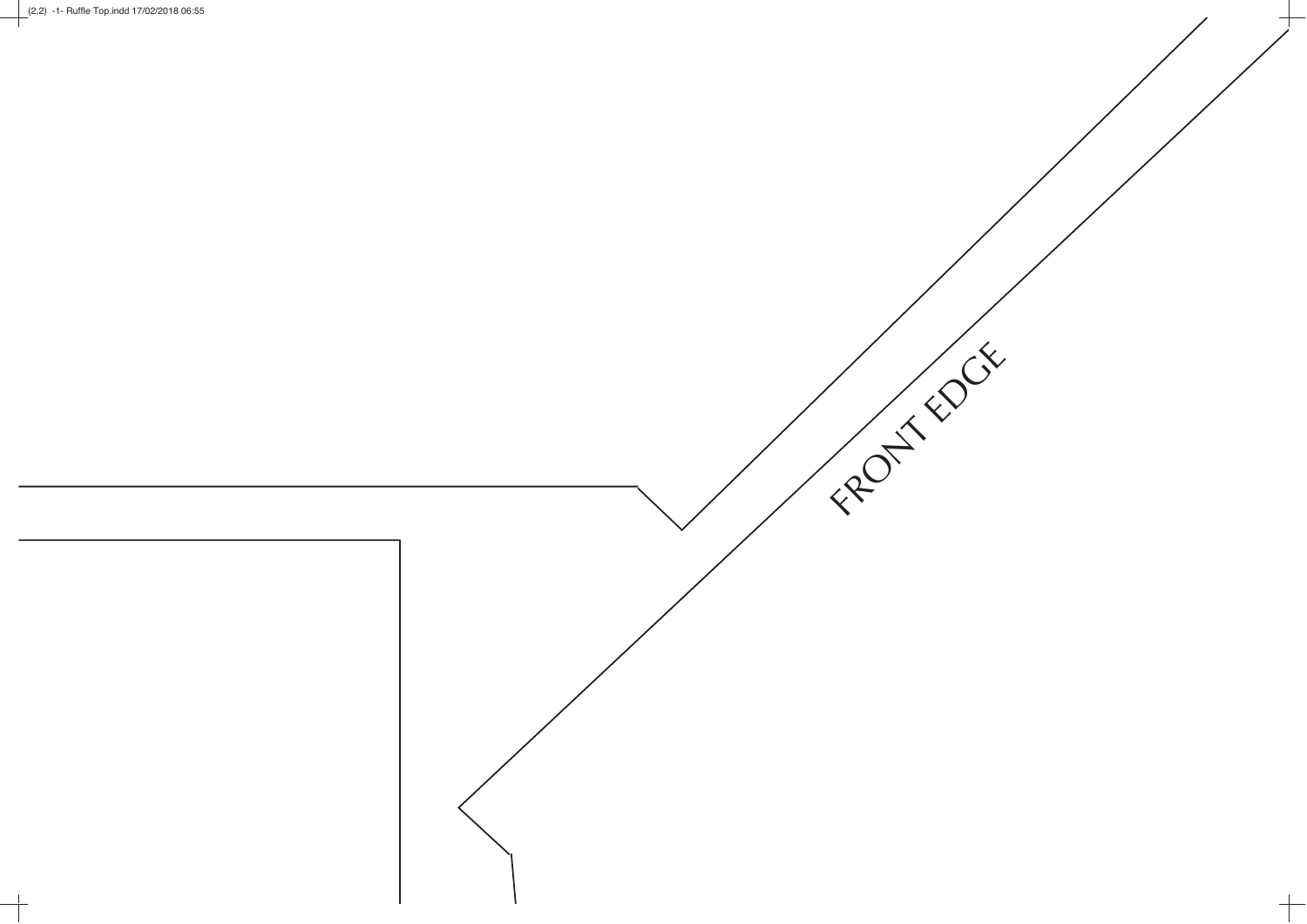BACK ER

 $\frac{1}{1}$ 

## SLEEVE RUFFLE TOP

 $\overline{a}$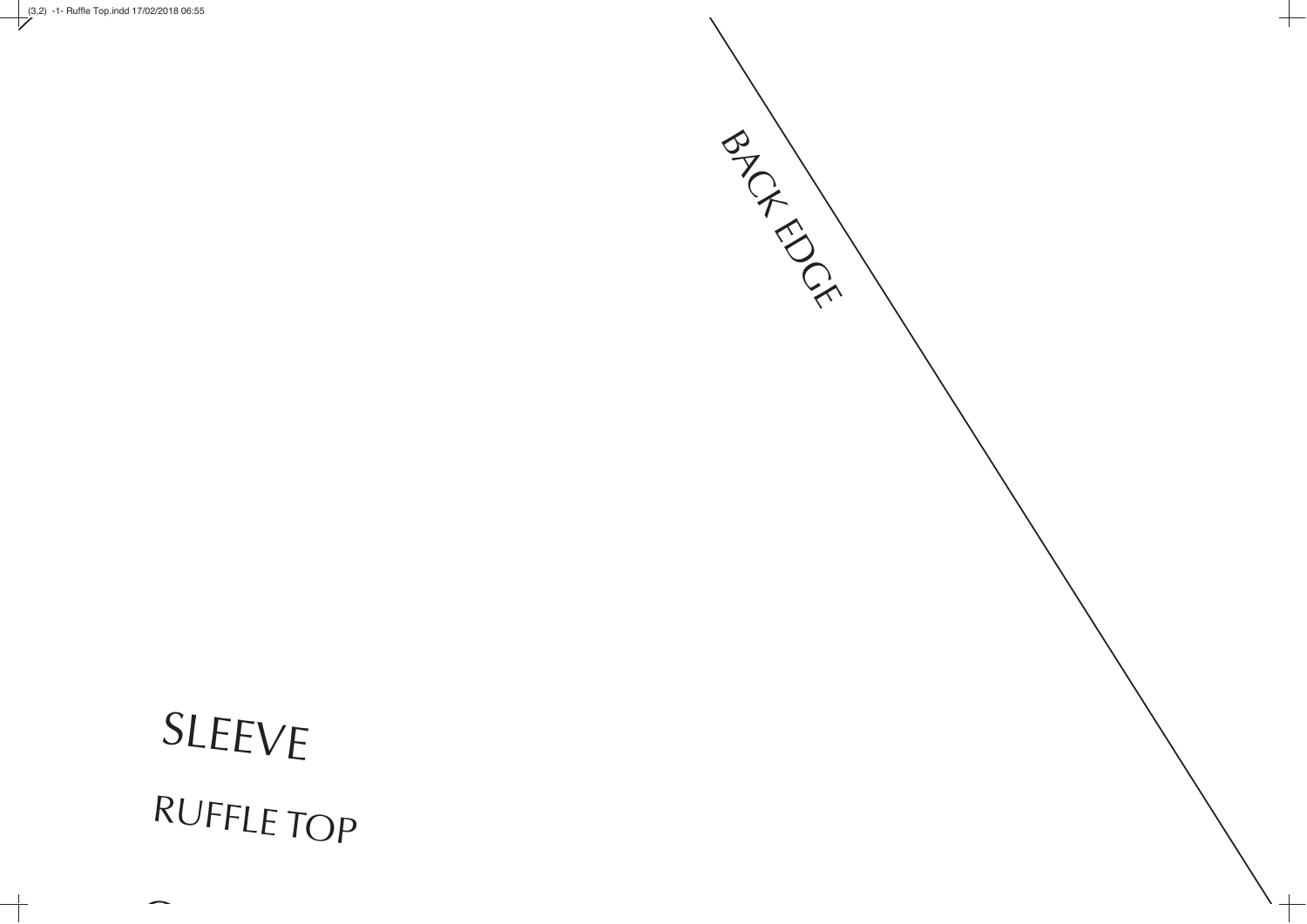$(4,2)$  -1- Ruffle Top.indd 17/02/2018 06:55

 $\begin{array}{c} \begin{array}{c} \begin{array}{c} \begin{array}{c} \end{array} \end{array} \end{array} \end{array} \end{array}$ 

 $\vdash$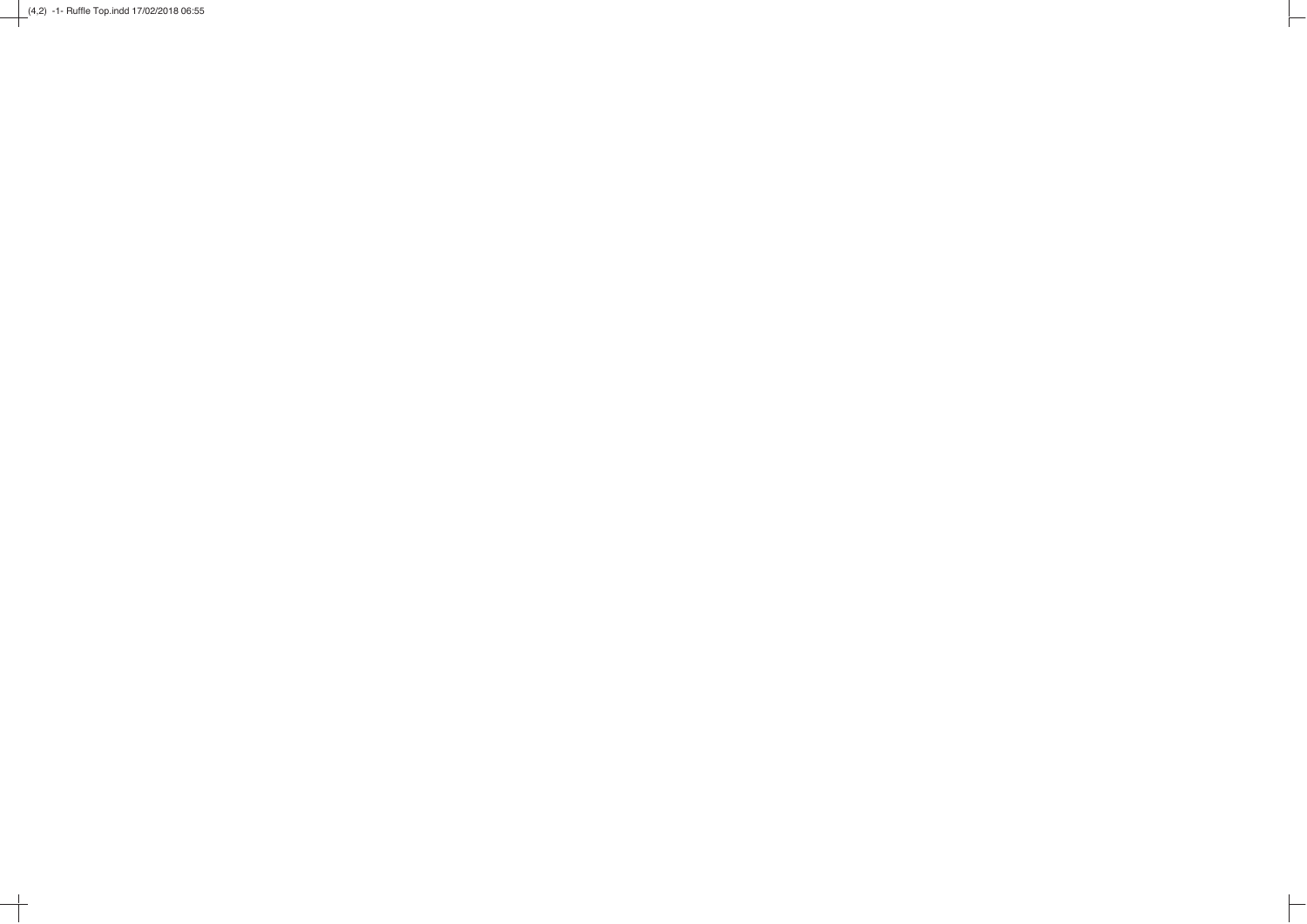### UO | 1N) folded fabric

#### **Copyright Sew Different www.sewdifferent.co.uk**

While this pattern and tutorial are free it must ALWAYS be linked and accredited to the website www.sewdifferent. co.uk and never be copy and pasted into payabon in a part of website without permission.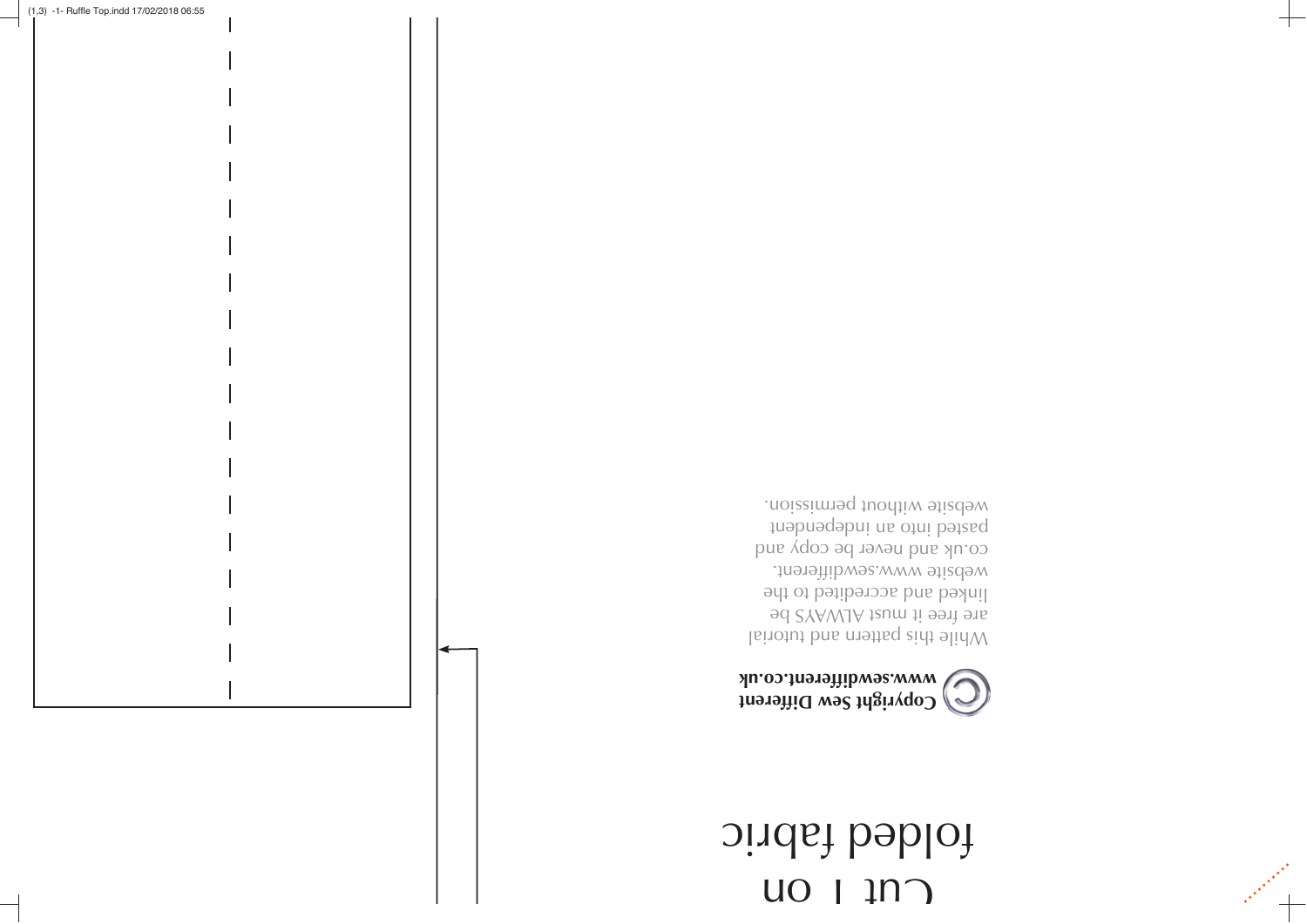and the second second second second second second second second second second second second second second second second second second second second second second second second second second second second second second seco Beech . Contract . Contract .

 $\frac{1}{1}$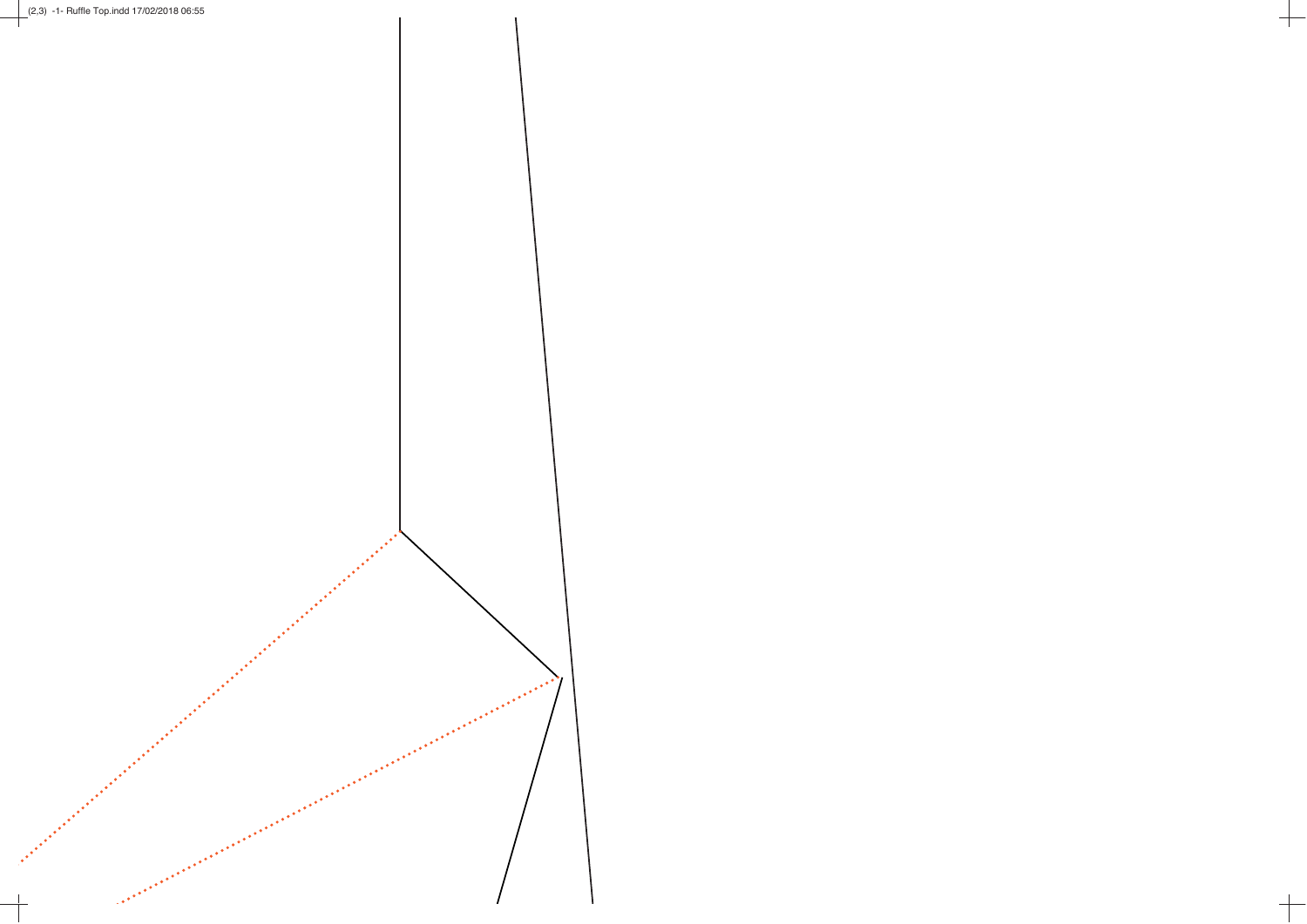$\widetilde{\mathrm{Cut}}$  2 on folded fabric (3,3) -1- Ruffle Top.indd 17/02/2018 06:55

 $\overline{\phantom{a}}$ 

 $\qquad \qquad +$ 

**Copyright Sew Different www.sewdifferent.co.uk**

While this pattern and tutorial are free it must ALWAYS be linked and accredited to the website www.sewdifferent. co.uk and never be copy and pasted into an independent website without permission.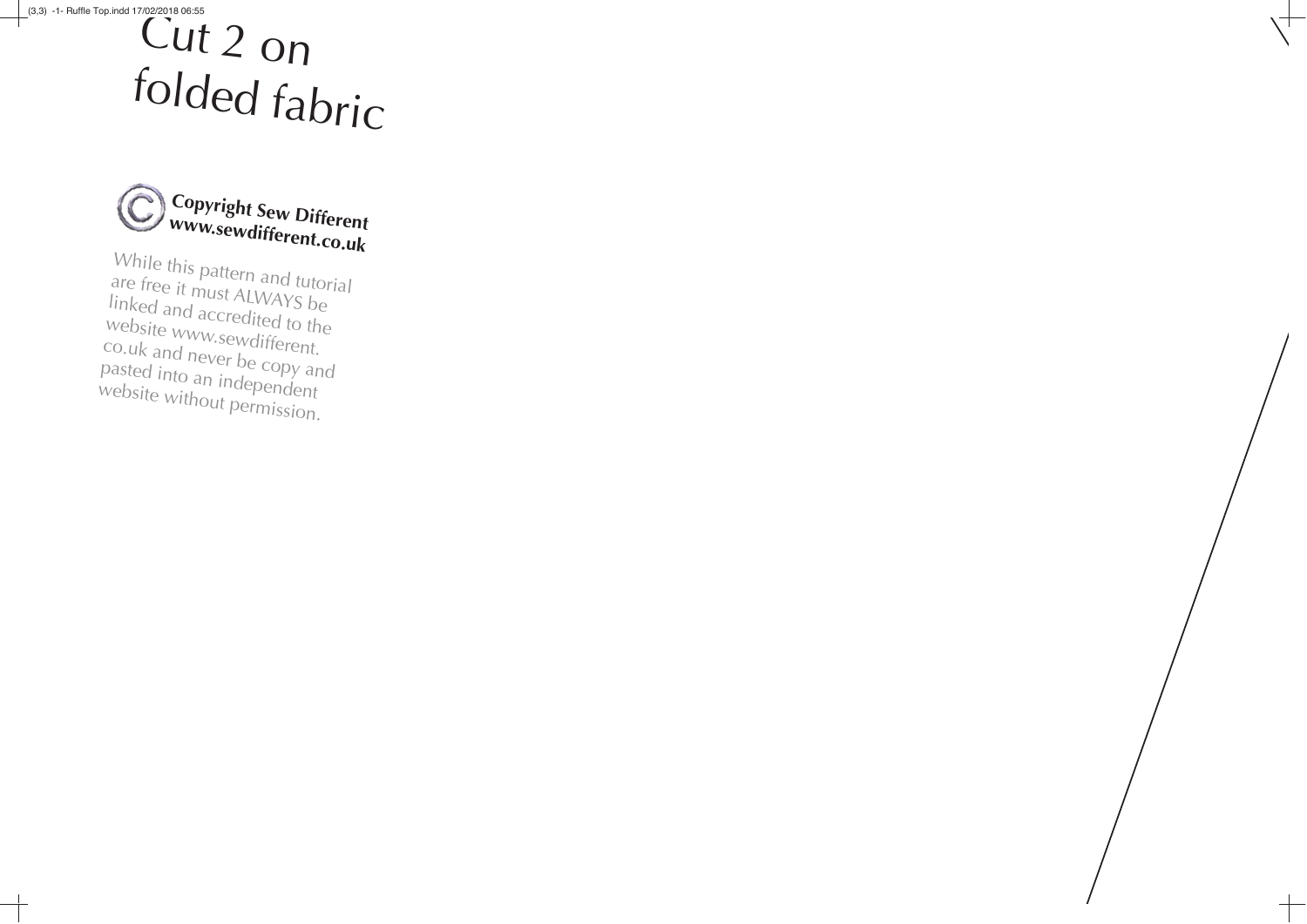$(4,3)$  -1- Ruffle Top.indd 17/02/2018 06:55

Ξ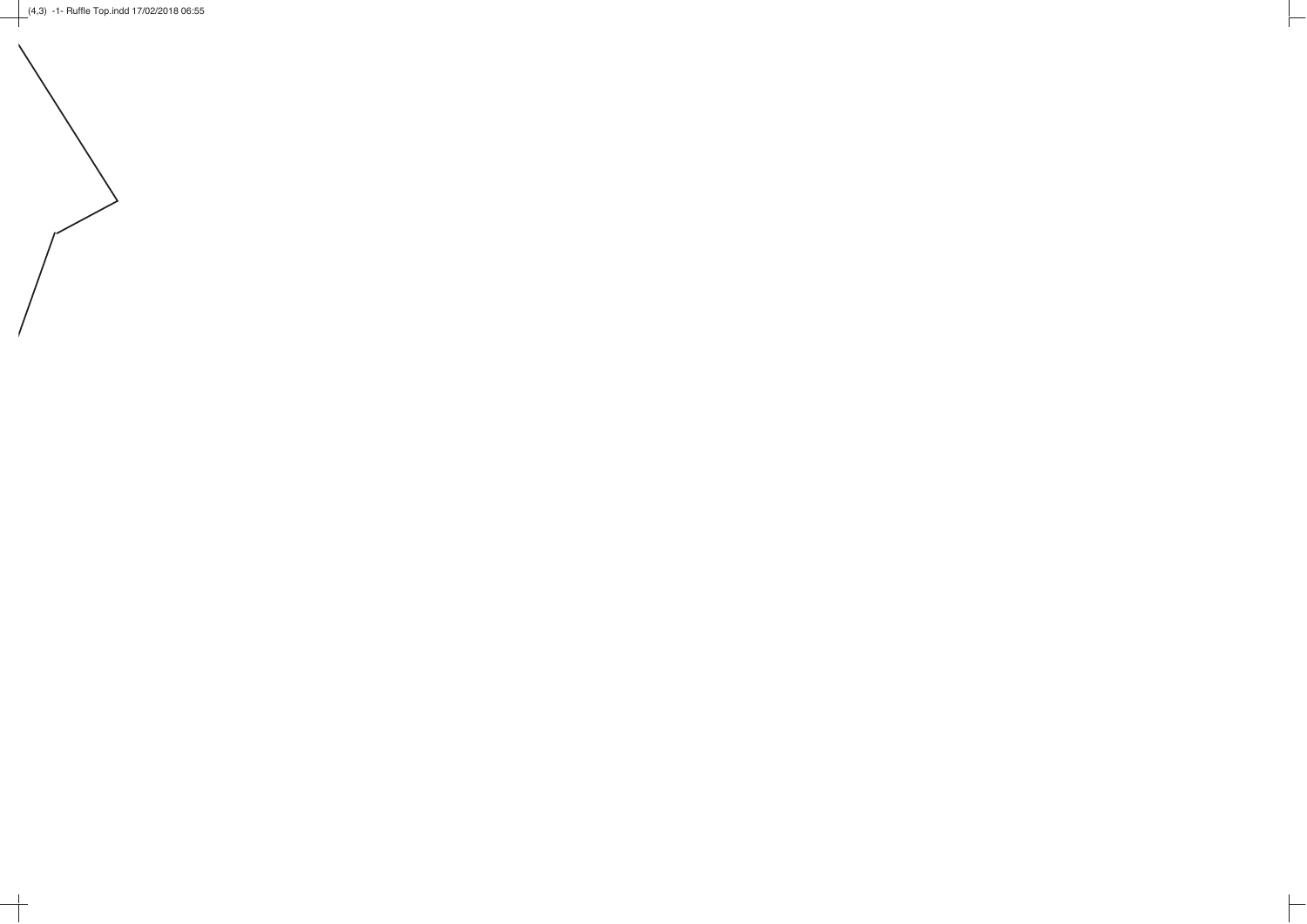┱

## FRONT RUFFLE TOP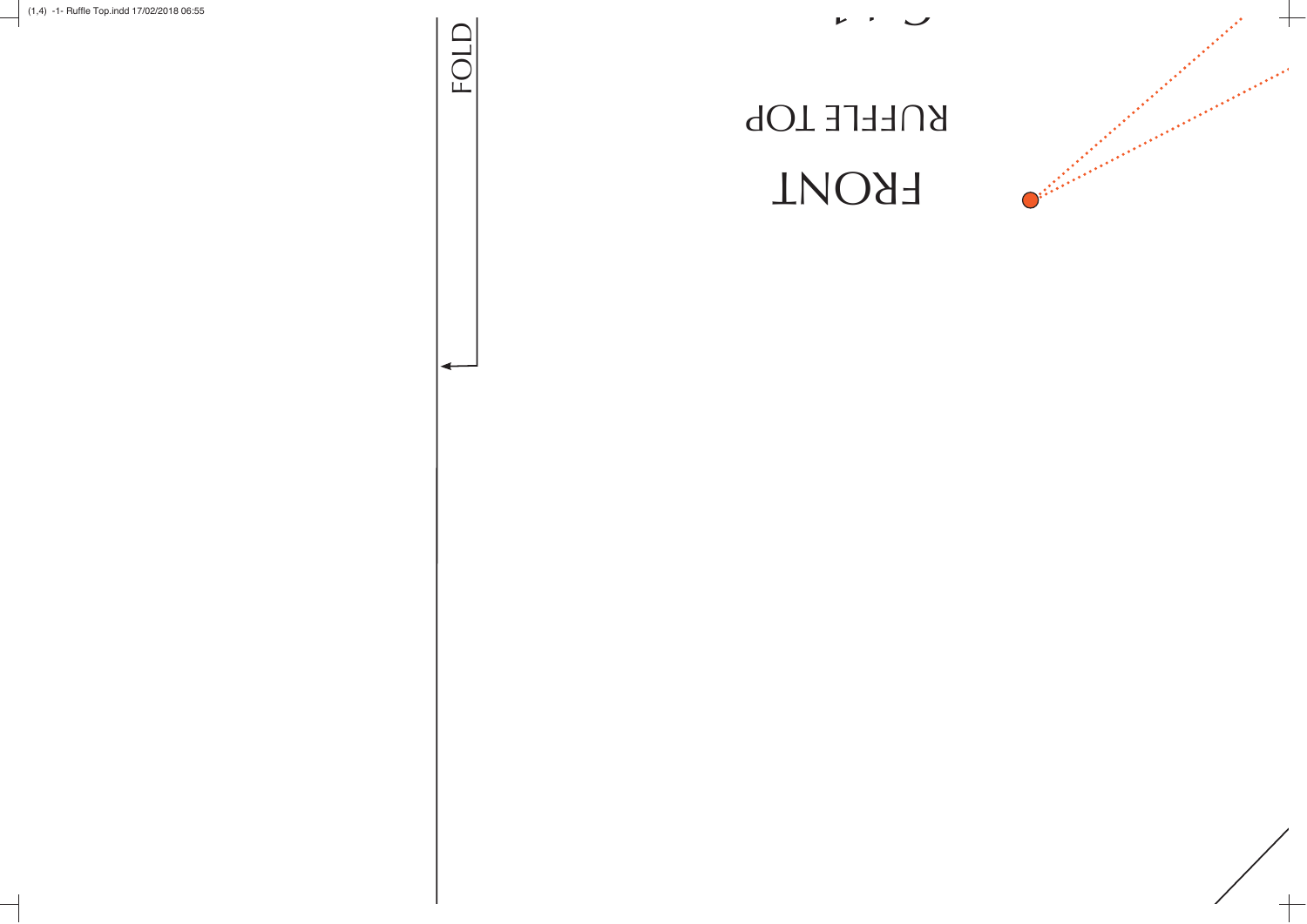

## VE RUFFLE VE RUFFLE

# LE TOP

2



 $\begin{array}{c} \begin{array}{c} \begin{array}{c} \begin{array}{c} \end{array} \end{array} \end{array} \end{array} \end{array}$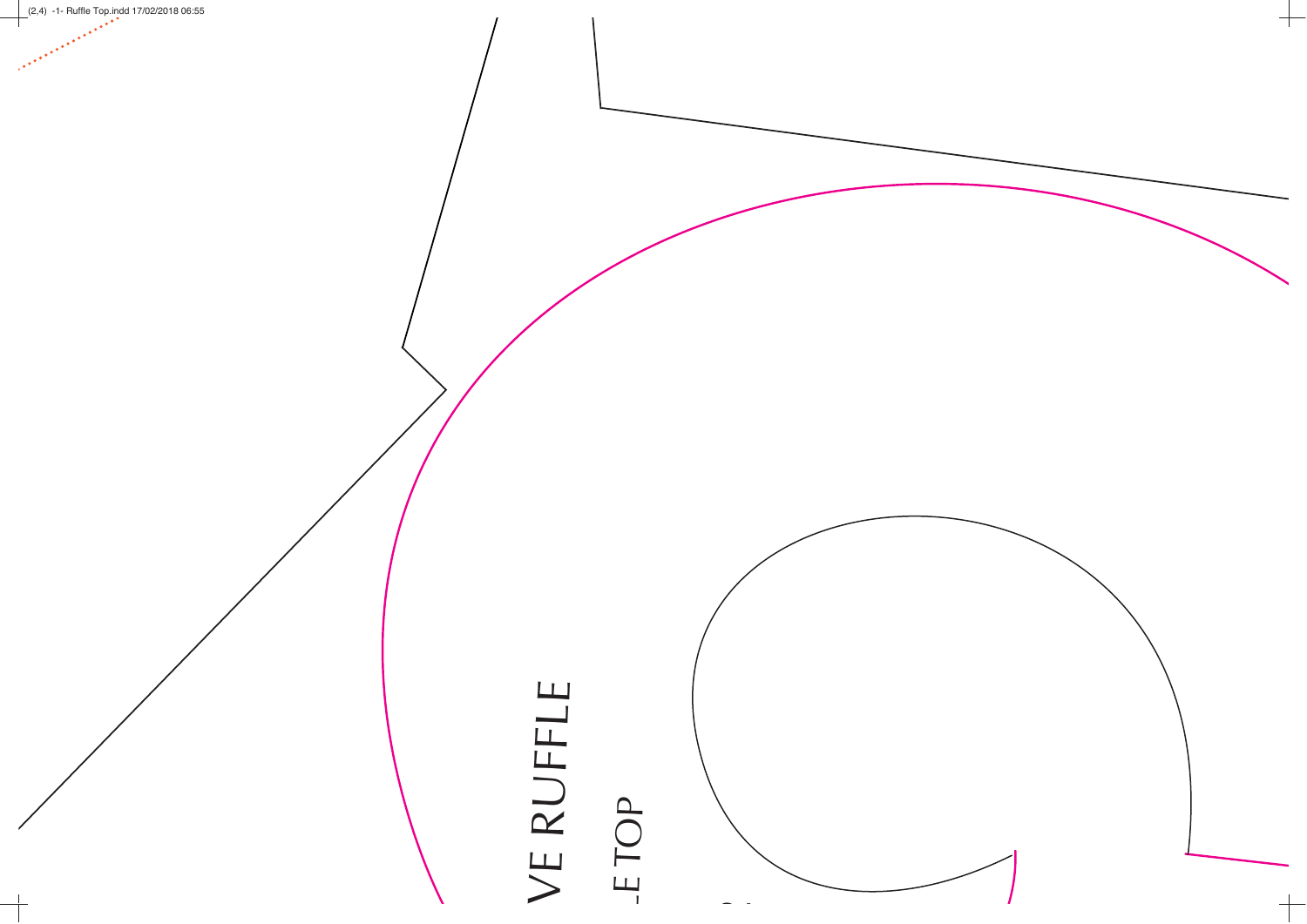$\frac{1}{\sqrt{2}}$ 

╅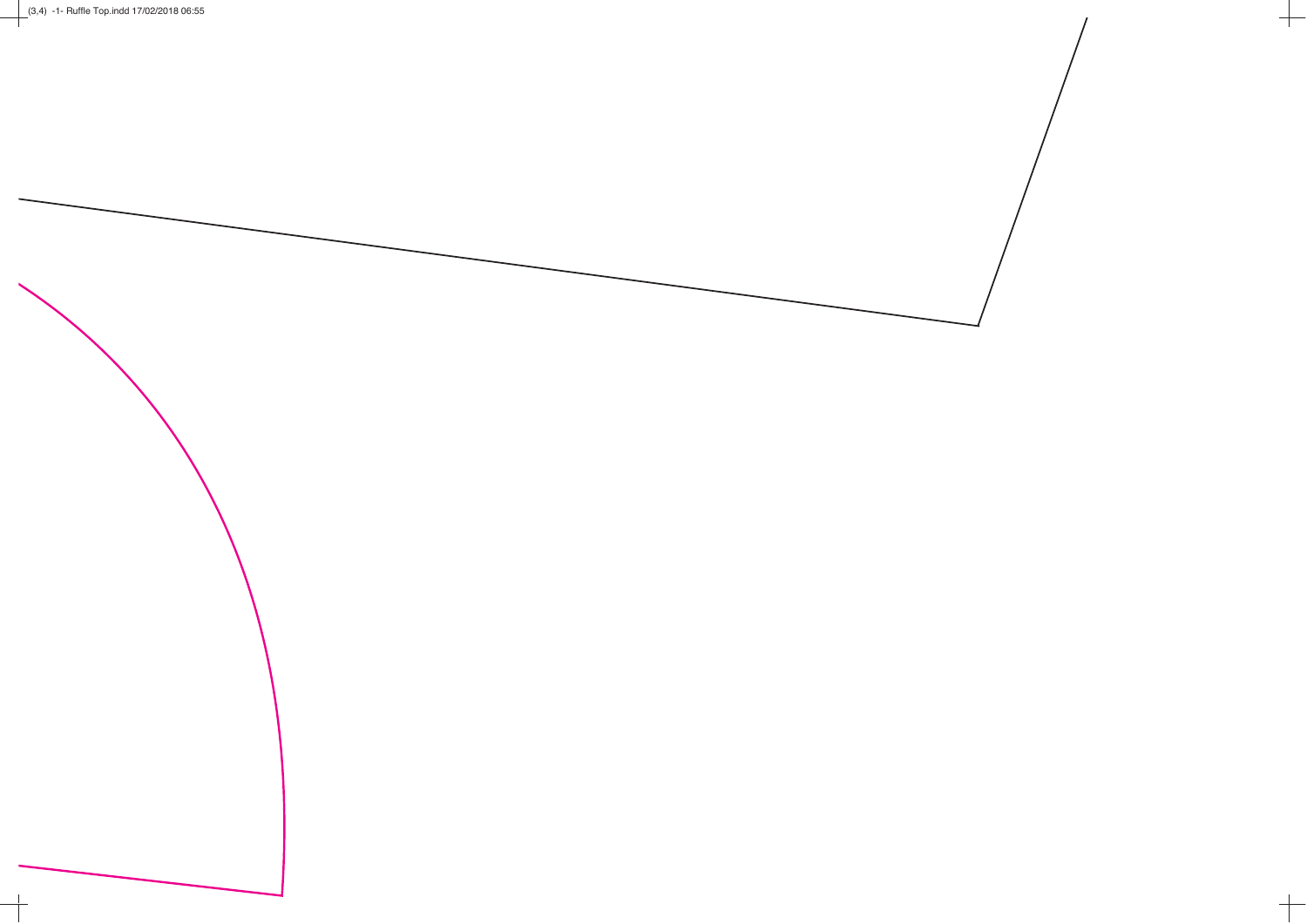$(4,4)$  -1- Ruffle Top.indd 17/02/2018 06:55

 $\begin{array}{c} \begin{array}{c} \begin{array}{c} \begin{array}{c} \end{array} \end{array} \end{array} \end{array} \end{array}$ 

 $\vdash$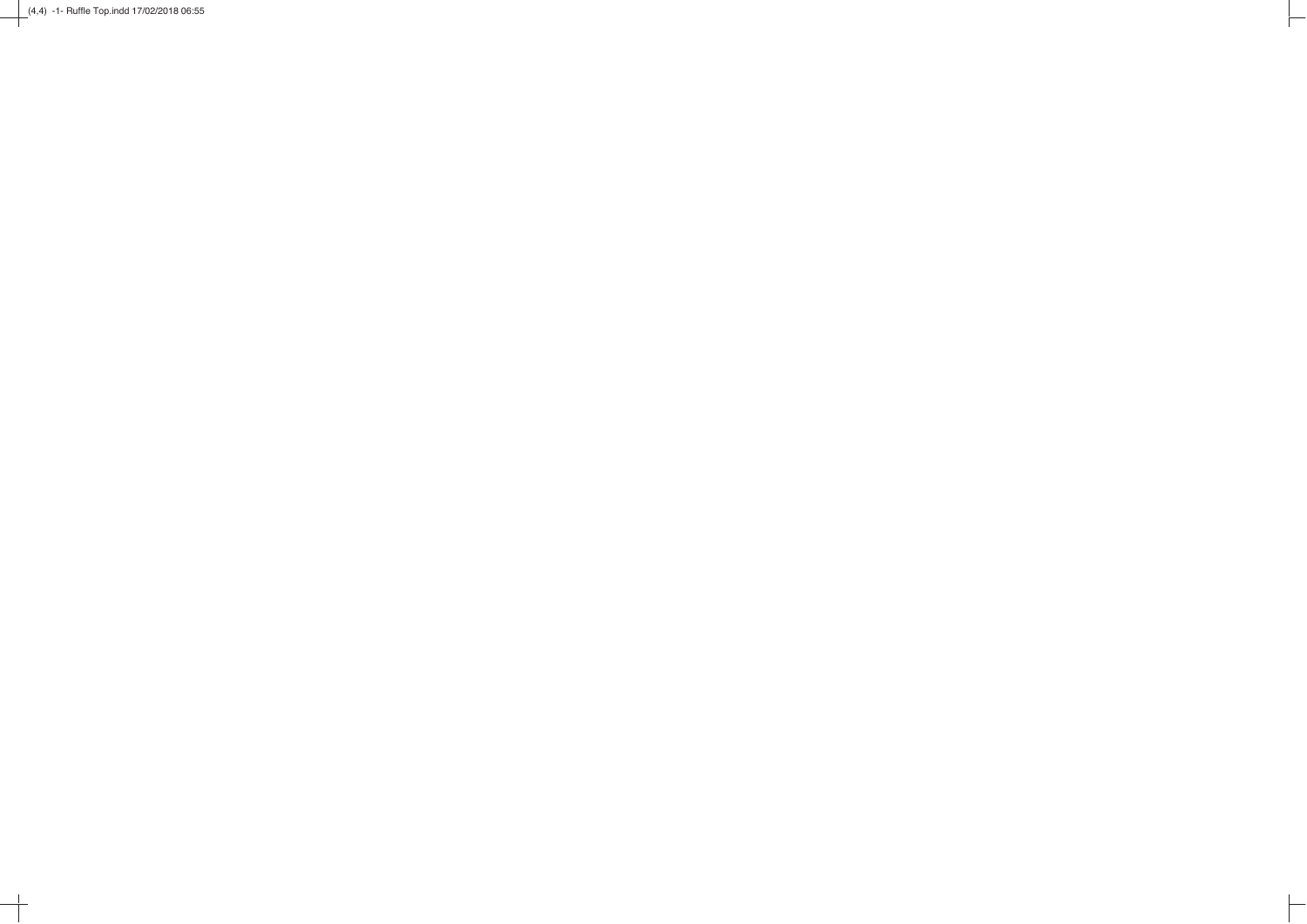

 $\frac{1}{1}$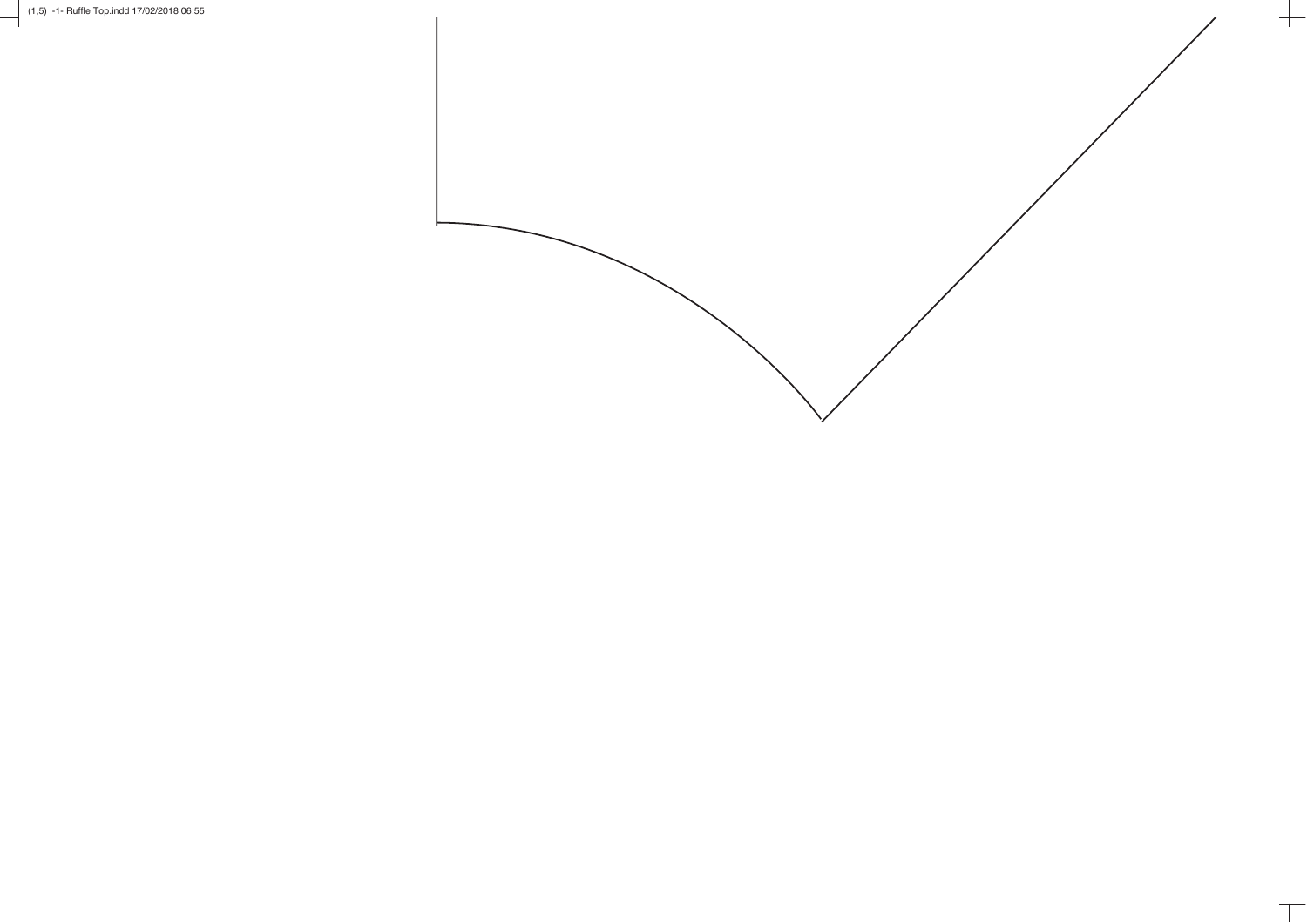### SLEE V RUFF RUFFI<br>Cut 2  $\mathcal{L}$

 $\frac{1}{1}$ 

 $\top$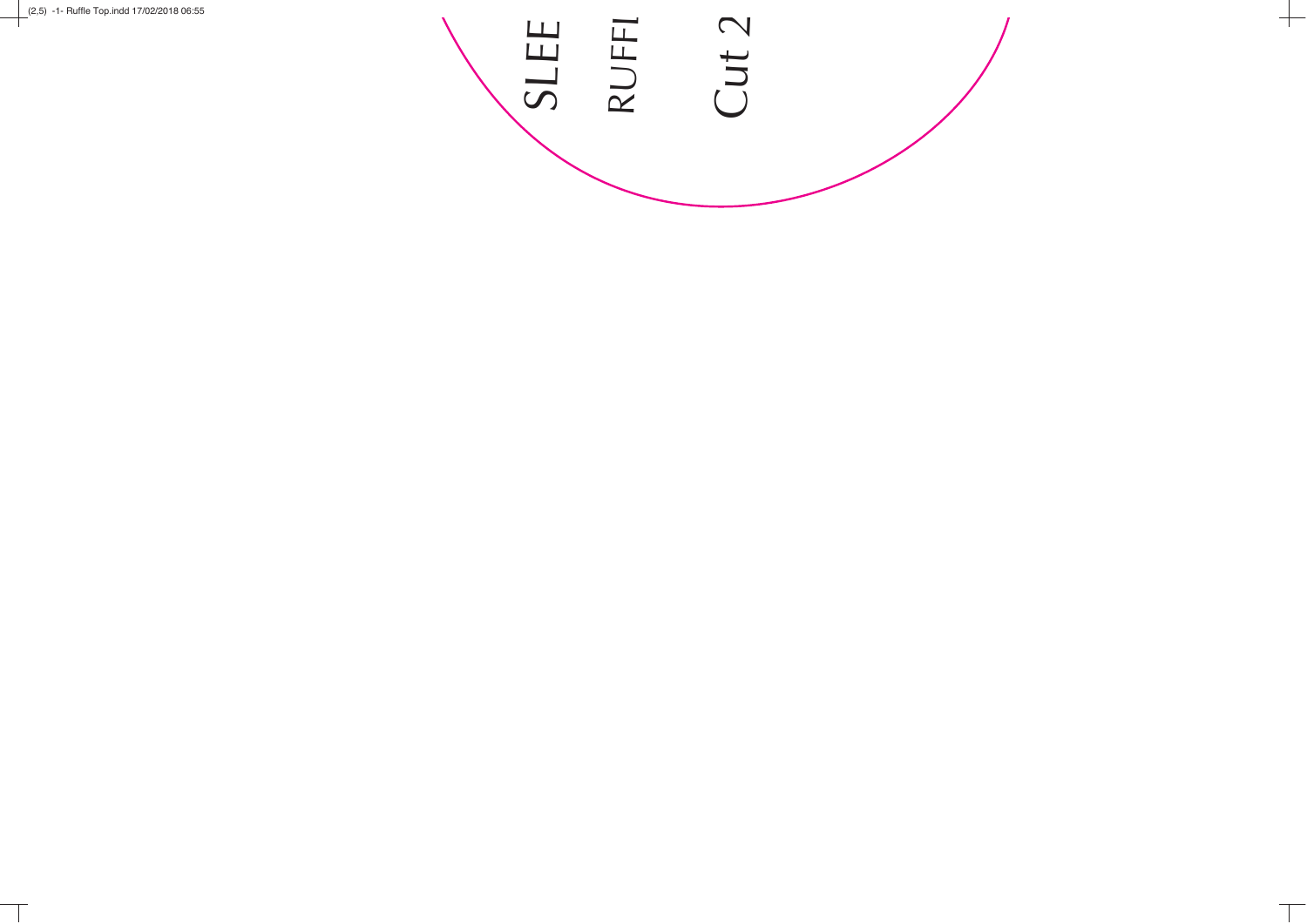$(3,5)$  -1- Ruffle Top.indd 17/02/2018 06:55

 $\top$ 

 $\frac{1}{1}$ 

 $\top$